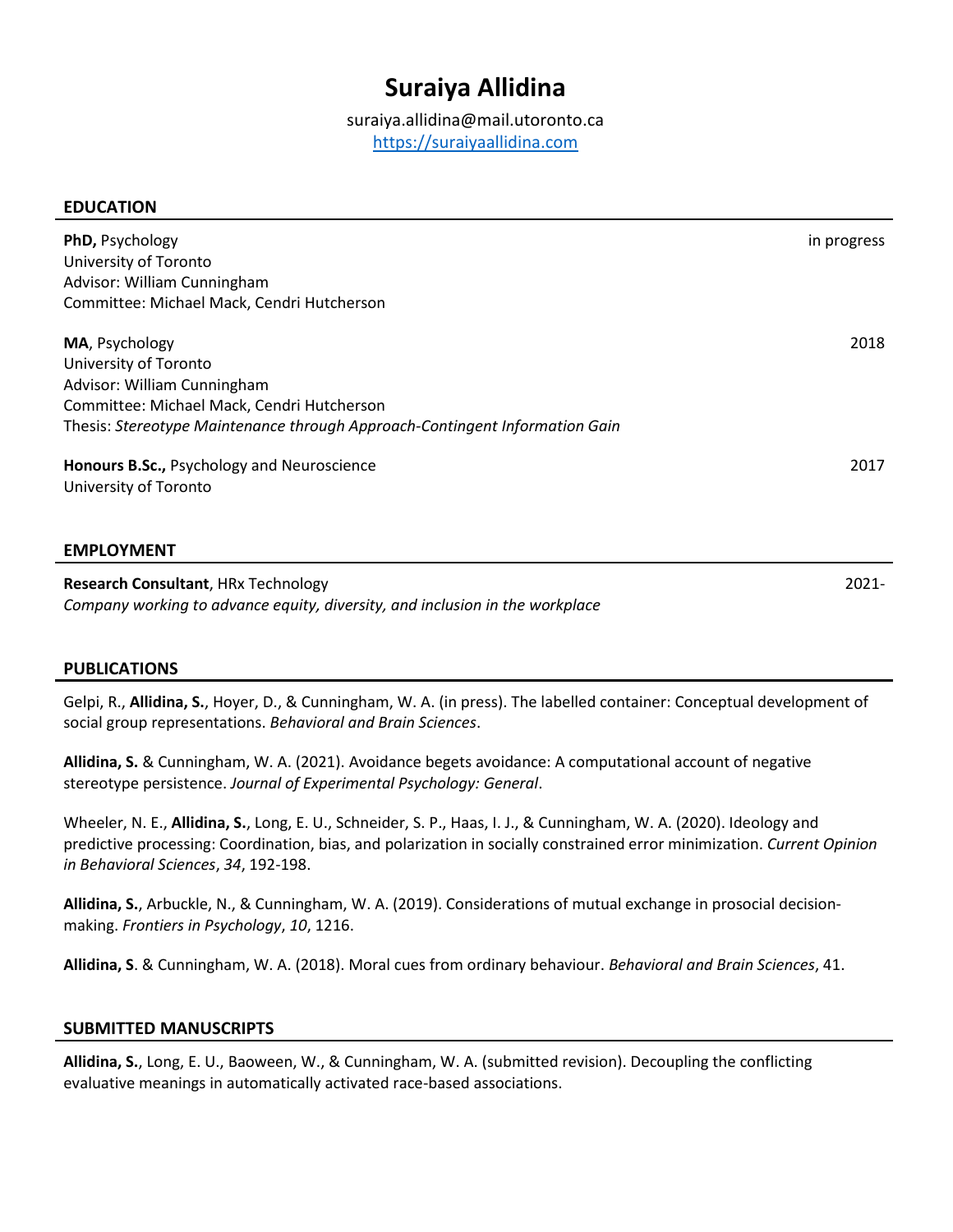#### **MANUSCRIPTS IN PREPARATION**

**Allidina, S.** & Cunningham, W. A. (in prep). Motivated categories: Socio-structural motivations and the construction of social categories through attention.

**Allidina, S.** & Cunningham, W. A. (in prep). Group membership shapes attention to self- and other-related information in intergroup prosocial decision-making.

**Allidina, S.** & Cunningham, W. A. (in prep). Intergroup biases shape neural representations of self-other trade-offs.

## **PREVIOUS RESEARCH EXPERIENCE**

*Research Assistant and Independent Project,* Self and Identity Lab University of Toronto PI: Geoffrey Leonardelli

*Research Assistant,* Social Perception and Evaluation Lab New York University PI: Jay Van Bavel

2016 (summer)

2014-2017

#### **TALKS**

**Allidina, S.** & Cunningham, W. A. (May 2022). Avoidance begets avoidance: A computational account of negative stereotype persistence. *Invited talk to be presented at the annual meeting for the Social and Affective Neuroscience Society*.

**Allidina, S.** & Cunningham, W. A. (May 2022). Motivated categories: Socio-structural motivations and the construction of social categories through attention. *Invited talk to be presented at the York/University of Toronto Social, Personality, Abnormal Psychology Conference.*

**Allidina, S.** & Cunningham, W. A. (April 2022). Motivated categories: Socio-structural motivations and the construction of social categories through attention. *Talk presented at the Social and Personality Research Group, University of Toronto*.

**Allidina, S.** & Cunningham, W. A. (December 2021). Avoidance begets avoidance: A computational account of negative stereotype persistence. *Invited talk presented at Princeton University*.

**Allidina, S.** & Cunningham, W. A. (February 2020). The influence of self-other trade-offs on intergroup biases in prosociality. *Talk presented at the annual meeting for the Society for Personality and Social Psychology.*

**Allidina, S.** & Cunningham, W. A. (January 2020). Self-other trade-offs and intergroup biases in prosociality. *Talk presented at the Social and Personality Research Group, University of Toronto*.

**Allidina, S.** & Cunningham, W. A. (June 2019). Stereotype maintenance through approach-contingent information gain. *Talk presented at the annual meeting for the Canadian Society for Brain, Behaviour, and Cognitive Science.*

**Allidina, S.**, Mack, M., & Cunningham, W. A. (February 2019). Stereotype maintenance through approach-contingent information gain. *Data Blitz talk presented at the annual meeting for the Society for Personality and Social Psychology.*

**Allidina, S.** & Cunningham, W. A. (November 2018). Stereotype maintenance through approach-contingent information gain. *Talk presented at the Social and Personality Research Group, University of Toronto.*

**Allidina, S.** & Cunningham, W. A. (October 2017). Stereotype formation through biased information-seeking. *Talk presented at the Social and Personality Research Group, University of Toronto.*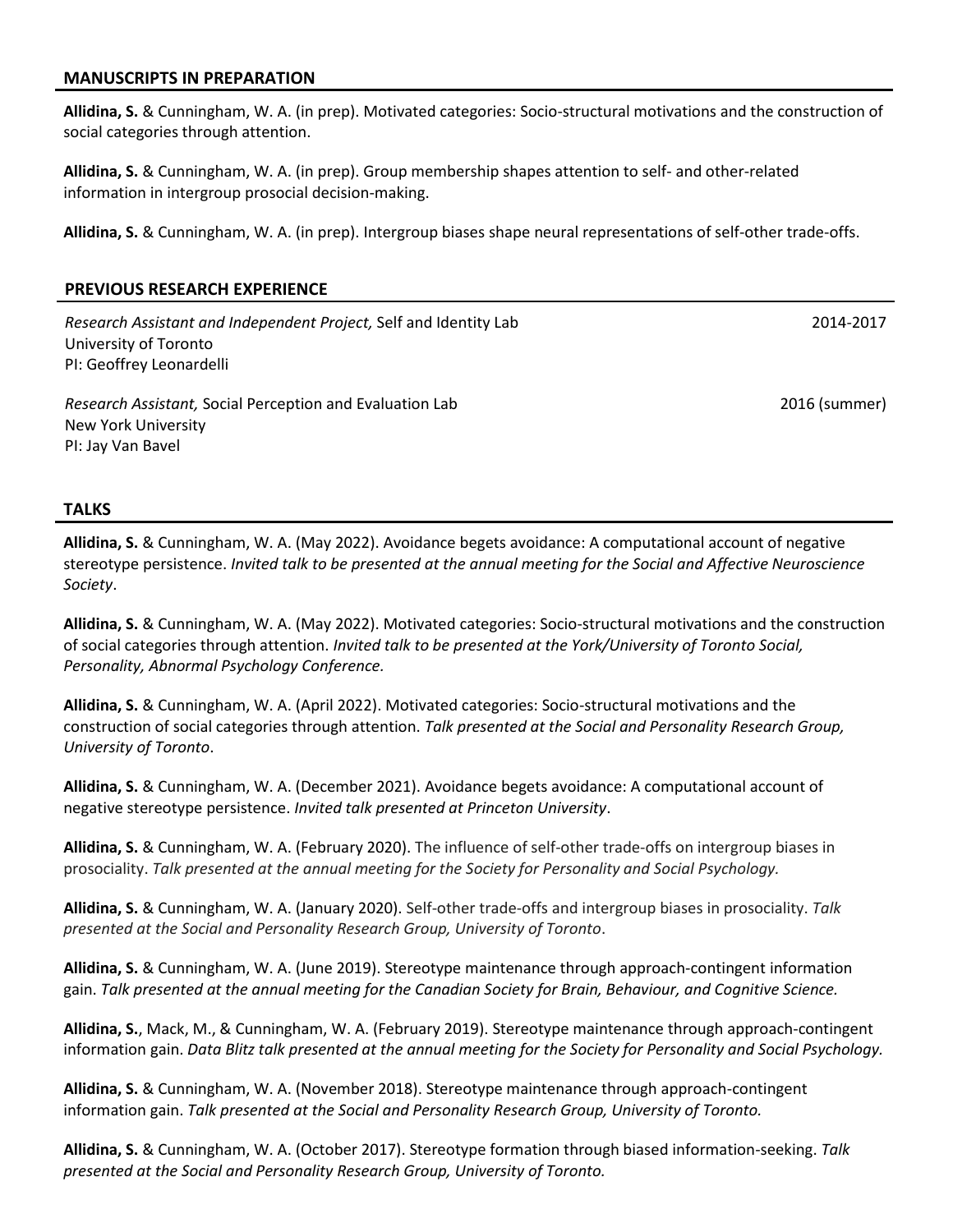#### **POSTERS**

**Allidina, S.** & Cunningham, W. A. (February 2022). Motivated categories: Exploring individual differences in categorization by race, gender, and age. *Poster presented at the annual meeting for the Society for Personality and Social Psychology*.

**Allidina, S.** & Cunningham, W. A. (May 2021). Intergroup biases shape neural representations of self-other trade-offs. *Poster presented at the annual meeting for the Social and Affective Neuroscience Society*.

**Allidina, S.** & Cunningham, W. A. (February 2021). The influence of self-other trade-offs on intergroup biases in prosociality. *Poster presented at the Social Cognition preconference at the annual meeting for the Society for Personality and Social Psychology.*

**Allidina, S.** & Cunningham, W. A. (December 2018). Stereotype maintenance through approach-contingent information gain. *Poster presented at the University of Toronto MA Poster Day.*

**Allidina, S**. & Cunningham, W. A. (March 2018). Making decisions when self, ingroup, and outgroup goals conflict. *Poster presented at the Social Cognition preconference at the annual meeting for Society for Personality and Social Psychology.*

## **HONOURS AND AWARDS**

| SSHRC Doctoral Fellowship (\$80,000)                                                  | 2018-2022 |
|---------------------------------------------------------------------------------------|-----------|
| School of Graduate Studies Conference Grant (\$880)                                   | 2019      |
| University of Toronto Graduate Students' Union Conference Bursary (\$250)             | 2019      |
| Society for Personality and Social Psychology Graduate Travel Award (\$500)           | 2018      |
| School of Graduate Studies Conference Grant (\$680)                                   | 2018      |
| SSHRC Joseph-Armand Bombardier Canada Graduate Scholarships-Master's (\$17,500)       | 2017      |
| Faculty of Arts and Science Graduate Admission Award, University of Toronto (\$5,000) | 2017      |
| The Treble Gold Medal, University of Toronto                                          | 2017      |
| Dean's List Scholar, University of Toronto                                            | 2013-2017 |
| Clifton Graham Roberts Award, University of Toronto (\$18,000)                        | 2013-2017 |
| University of Toronto Excellence Award (summer undergraduate research award; \$6,000) | 2015      |
| Charles Lester Mills Scholarship in Science, University of Toronto (\$650)            | 2015      |
| President's Scholar of Excellence, University of Toronto (\$5,000)                    | 2013      |